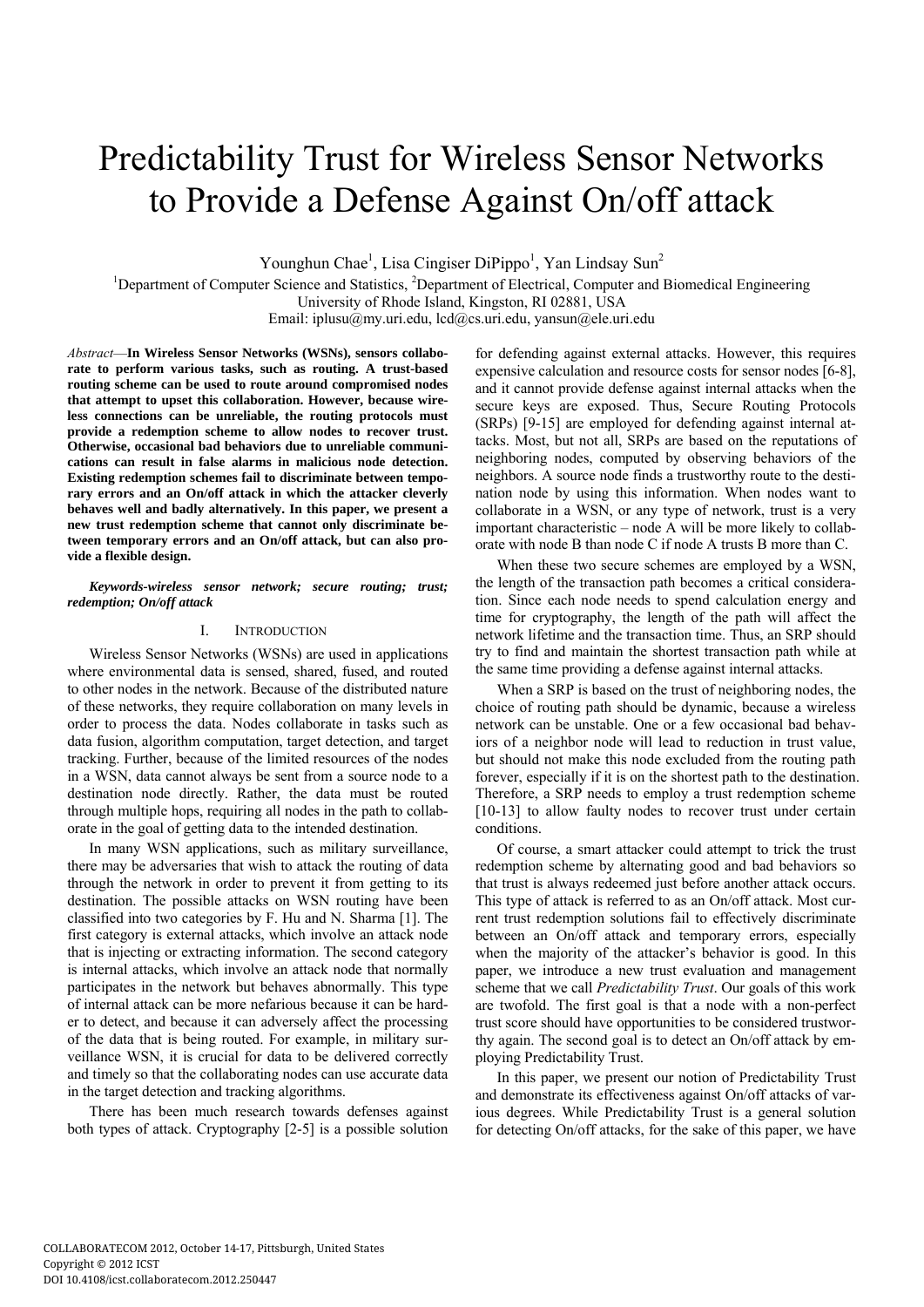focused on defending the combination of On/off with Selective forwarding. Selective Forwarding [7] is a routing attack in which a malicious node intentionally drops a certain percentage of the packets that are intended to pass through itself. There exist advanced versions of Selective Forwarding, such as Black hole and Sinkhole [7, 16]. In this paper, however, we consider only the simple version of Selective Forwarding because it is easy to be detected by using direct observation [15]. When combined with the On/off attack [9] Selective Forwarding disrupts the trust evaluation process by behaving well (i.e. honestly forwarding packets) and badly (i.e. dropping certain percentage of packets) alternatively. This may provide more opportunities for the malicious nodes to attack a node. A malicious node performs several good behaviors, and the system believes the node is honest. Then the node attacks with another Selective Forwarding attack. After a bad behavior, the node recovers its trust with several good behaviors, and then it attacks again. The system may consider these bad behaviors to be a result of unreliable wireless channel conditions, as long as the percentage of bad behavior is not high. However, when the damages accumulated, even 10% bad behavior can hurt system performance, not to mention that multiple malicious nodes can attack at different times and each only attacks a small fraction of time. This could be fatal on a real-time surveillance system. Our protocol, Predictability Trust, is specially designed to detect an On/off attack.

This paper is organized as follow. In Section II, we discuss the redemption schemes that have been employed by previous proposals. Then, we present our protocol, Predictability Trust, in Section III and provide the simulation results in Section IV. Finally, we conclude and suggest future works in Section V.

## II. PREVIOUS RESEARCH

In this Section, we discuss the redemption schemes that have been employed by previous work. The redemption schemes can be classified in two ways. First, Behavior Based Redemption (BBR) recovers the trust based on the future behaviors. Second, Time Based Redemption (TBR) recovers the trust periodically.

### *A. Behavior Based Redemption (BBR)*

To understand Behavior Based Redemption (BBR), assume that a friend had a bad behavior in the past, but since then the friend has behaved very well several times. Thus, we can expect that the friend will behave well in the next behavior. Similarly in a WSN, if a node behaves very well now, we can expect the node will behave well in the next behavior, even if the node had a bad behavior in the past. A representative scheme is as follows.

• *CORE:* P. Michiardi and R. Molva [12] have proposed "a **CO**llaborative **RE**putation mechanism protocol". CORE evaluates neighboring nodes based on direct observation, indirect observation that considers only positive reports by others, and task-specific behavior. These are compiled by a weighted trust technique, and the compiled result is used for discriminating and isolating a malicious node from the network. By assigning higher weight to the past behaviors than the recent behavior, it

makes the recent bad behavior minimize the influence on the evaluation.

Note that BBR is not a very good choice of redemption technique to use for WSN routing because it relies on subsequent behaviors to allow trust to be redeemed. In a WSN routing scheme that uses trust to make routing decisions, an untrusted node will not be used for forwarding, and therefore no new behaviors can be observed. We discuss this type of redemption scheme because it is a widely used technique for trust redemption in general.

#### *B. Time Based Redemption (TBR)*

If we assume that a friend had a bad behavior in the past, we might decide not to trust the friend for a while. After time has passed, we expect the bad behavior was a mistake, and we give another opportunity to the friend. Time Based Redemption (TBR) can be compared to this example. We provide some time to a node to recover from a temporary error, and we give another opportunity to behave well. A representative scheme is as follows.

• *OCEAN*: S. Bansal and M. Baker [13] have proposed "**O**bservation–based **C**ooperation **E**nforcement in **A**d hoc **N**etworks". OCEAN relies on first-hand observations, and negative behavior decreases the rating of the node larger than positive behavior increments. When the rating is below the threshold, the node is added to the faulty list, and the faulty list is broadcasted. Other nodes use this faulty list to avoid the malicious nodes. OCEAN removes a node from the faulty list by using a timeout based approach.

# *C. Combined Redemption*

BBR and TBR can also be combined as shown in the following scheme.

• *CONFIDANT*: S. Buchegger and J. Y. Le Boudec [10, 11] have proposed "**C**oorperation **O**f **N**odes, **F**airness **I**n **D**ynamic **A**d-hoc **N**e**T**works", which employs both BBR and TBR for trust redemption. By adapting a Bayesian reputation and trust system, CONFIDANT allows second-hand evaluation. It uses both direct observation of a node and the second-hand information from other nodes by using a weighted trust technique. This helps to evaluate a neighboring node, and the reputation is used to isolate the malicious nodes from its network. CONFIDANT allows BBR by using weighted trust evaluation. Also it allows TBR by using a fading technique that discounts all ratings periodically and upon observation by exponential decay.

The previous research described here was not designed to detect an On/off attack, and so are not able to effectively defend against the attack while at the same time allowing redemption. Our protocol uses information about past behaviors to determine how quickly to redeem trust in a neighbor node. Thus, it provides an effective and flexible defense against an On/off attack while at the same time allowing redemption.

# III. PREDICTABILITY TRUST

As we explained in Section II, previous work in trust redemption does not provide an effective defense against the On/off attack. In this section, we describe our notion of Predi-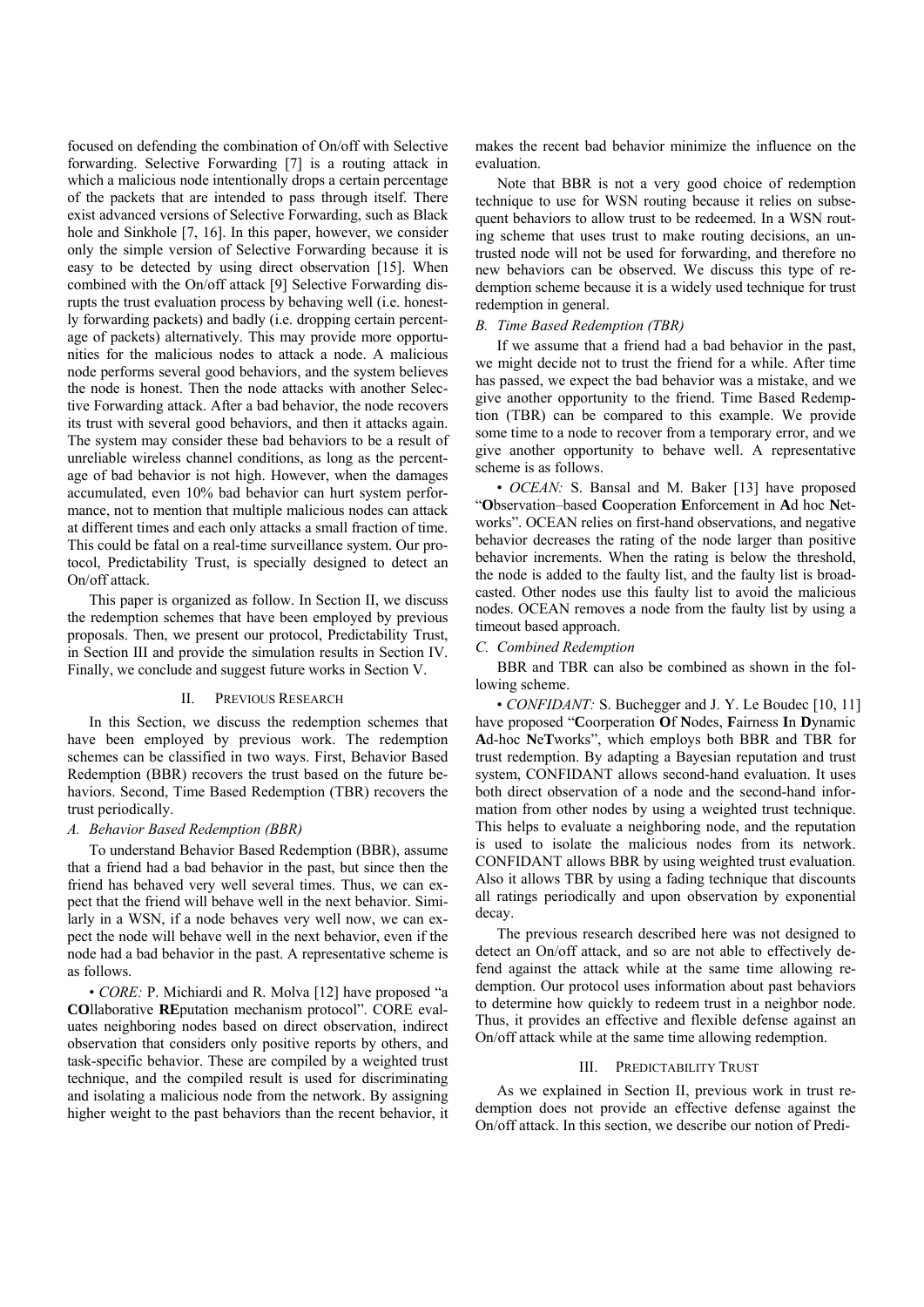

Figure 1. Examples of trust changes in On/off attack.

ctability Trust, which uses both time-based and behaviorbased redemption to detect such an attack. Fig. 1 illustrates how Predictability Trust works in comparison to TBR and BBR techniques. The graphs show the overall trust in a neighbor node that is performing an On/off attack – each dip in the graph represents a bad behavior, and thus a reduction in trust. In response to this type of attack, Predictability Trust provides two important features: 1) The Overall Trust is lowered with each individual attack and 2) The amount of time it takes to redeem trust increases with each attack. In contrast to the TBR scheme, which allows full trust redemption after each attack, and the BBR scheme which does not lower trust enough with each bad behavior, Predictability Trust is able to reduce the overall trust to below an acceptable threshold level so that the neighbor node is quickly classified as malicious and not used again in the routing scheme.

In this Section, we first briefly introduce a trust-based routing protocol, called Secure Adaptive Routing Protocol (SARP) [17], which will be used as the platform to demonstrate the proposed trust. Then, we present our *Predictability Trust* (PT) protocol. While SARP provides defenses against multiple attacks by using its trust framework, PT extends the basic trust concepts used in SARP and largely improves SARP with a more robust secure scheme for detecting the On/off attack.

# *A. Secure Adaptive Routing Protocol (SARP)*

SARP is a multi-dimensional trust evaluation mechanism that can adapt to dynamic changes in the trust values of nodes in the network to route data from a Data Source to a Base-Station. SARP helps a node to choose the most trusted node among its neighboring nodes to route data through towards the Base-Station. The mechanism can be applicable to various routing schemes.

*1) Trust Framework:* SARP uses a Trust Framework that manages the multi-dimensional trust. By using this mechanism, the network recognizes malicious nodes and chooses the most trusted route to the Base-Station.

*a) Trust:* SARP uses multi-dimensional trust metrics, that is, it measures various types of trust to make routing decisions. Each node computes these trust values for each of its neighbors. First, *Forwarding Trust* indicates the percentage of packets that a neighbor node has forwarded on to the next node by monitoring the neighbor's behavior using trust reporting. Second, *Reporting Trust* indicates how honestly a neighboring node sends reporting messages upon request. Third, *Availability Trust* indicates how a neighboring node responds to request/control messages. Fourth, *Loop Trust* indicates whether a neighboring node creates a looped route or not. Finally, the *Overall Trust* is a compilation of all of the other trust values to evaluate if a neighboring node is malicious or not. In SARP, each trust value is calculated by (1) that is based on Bayesian formulation, specifically a beta reputation system [18].

$$
T_i^k = \frac{GB_i^k + 1}{GB_i^k + BB_i^k + 2}
$$
 (1)

where the  $T_i^k$  represents k type of trust of node i, the  $GB_i^k$  represents the number of good behaviors of node i that were monitored for  $T^k$ , the  $BB_i^k$  represents the number of bad behaviors of node i that were monitored for  $T^k$ . In [17], we have developed methods to determine whether a node performs a good (or bad) behavior in terms of forwarding packet (i.e. Forwarding Trust), honestly reporting the number of packets it forwarded (i.e. Reporting Trust), responding to request/control messages (i.e. Availability Trust), and not creating routing loops (i.e. Loop Trust). Since the focus on this paper is not SARP, but the new concept of Predictability Trust, we will not include a detailed introduction of these methods. It is important to point out that Predictability Trust is not limited to SARP framework, but can be applied to many trust evaluation methods.

The *Overall Trust* is calculated by (2).

$$
OT = \sum_{k=1}^{n} T_i^k \cdot W^k, \quad \sum_{k=1}^{n} W^k = 1
$$
 (2)

where the  $W^k$  represents the weight of that type of trust in the Overall Trust computation. The sum of  $W^k$  should be always 1, and SARP is able to provide a focused defense for a specific kind of attack by assigning different weights to a specific trust types.

*b) Dynamic Redemption*: SARP uses a trust redemption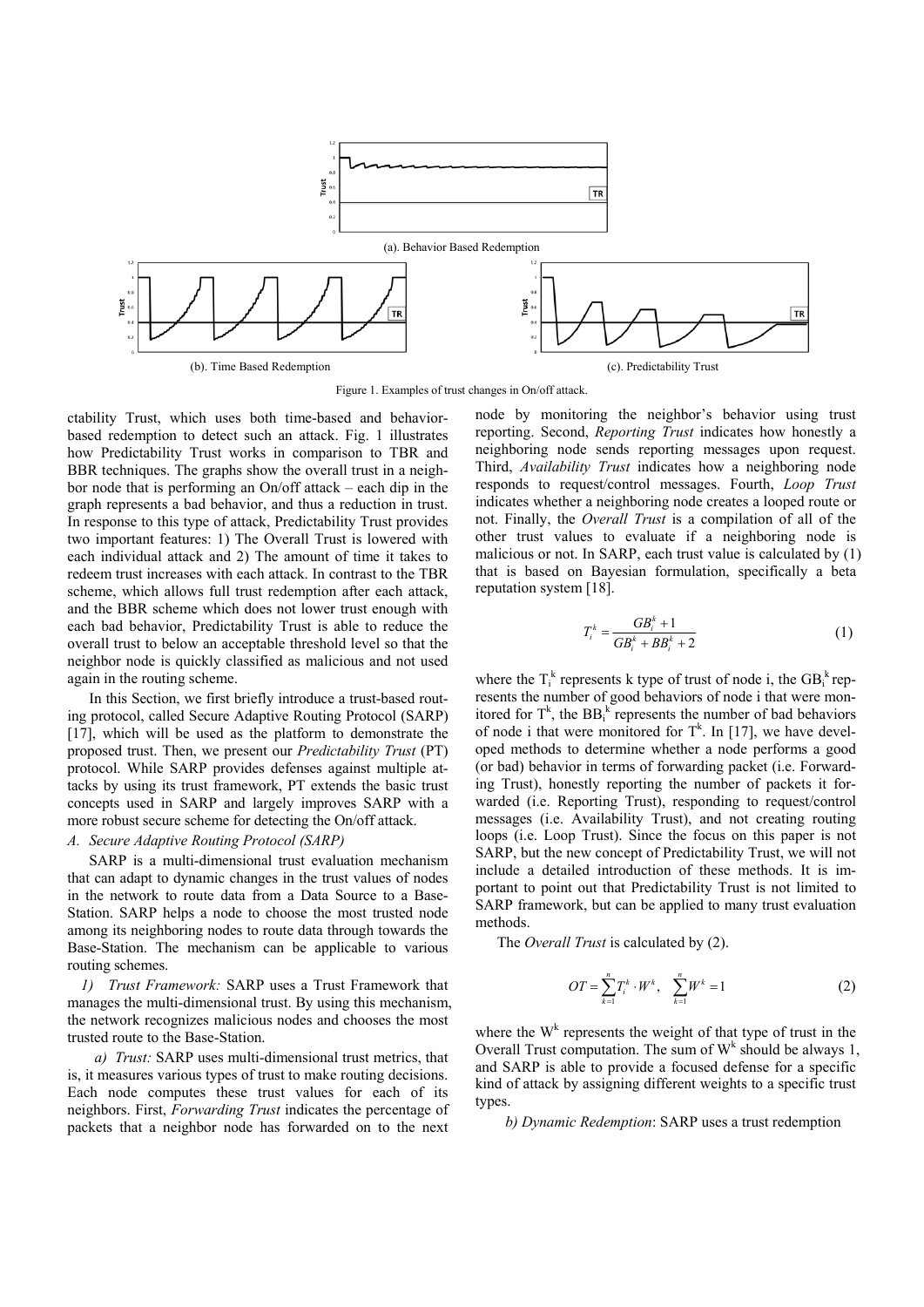mechanism known as Time Based Dynamic Redemption (TBDR), which is a variant of BBR and TBR that were discussed in Section II. TBDR varies the redemption speed depending on the current trust. A redemption factor that is based on the current *Overall Trust* is used to determine the speed of redemption. So TBDR provides a defense against an On/off attack by slowing down the redemption speed of an On/off attack node and minimizing its usage in the network. For example, when the trust value of a node is low, TBDR recovers its trust value slower than other nodes that have higher trust value. Thus, the malicious node cannot recover its trust easily after behaving badly several times, and this will reduce the usage of the malicious node in the overall transactions. While TBDR is able to slow down the On/off attack node, it is not able to detect the attack and stop using the node altogether because overall trust will eventually recover to an acceptable level.

*2) Protocol Overview:* SARP securely delivers data from a Data Source (DS) to a Base-Station (BS) through Forwarders (FDs). It does this by recognizing the shortest path to the base station (Node Discovery), creating transactions to transmit the data, and reporting on behaviors in order to compute trust values.

*a) Node Discovery:* Once the sensor nodes are deployed in the field of interest, they start the discovery phase in which each node learns which nodes are its neighbors, and how far it is from the BS. This discovery process begins when the BS broadcasts a discovery type message that includes a "0". Any node that hears this message is considered a one-hop node and then broadcasts a discovery type message that has a "1". A node that hears the "1" is a two-hop node, and the process continues until each node knows its shortest path to the base station.

*b) Transactions:* A transaction is the unit of data transmission and of trust reporting. When a node has a stream of data to report to a BS, the node is considered a DS, and it starts transmitting a specific number of packets. If the DS is not able to reach the BS directly, the node transmits the data to a transaction parent node. This node is called a FD, and this FD also finds a transaction parent node until the data reaches the BS. There are two criteria for choosing a transaction parent node. First, the node should be closer to the BS than the FD. The distance of each node is recognized in the *Node Discovery*, and the information is used to find the closer nodes. Second, the node should be trusted. The Trust Framework is used for finding the most trusted node among the neighbors of the DS or FDs. When there is no trusted node among the nodes closest to the BS, that is, none of the candidate parent nodes is above a predetermined trust threshold, the DS or FDs can choose a peer or child node as its transaction parent to detour around any untrusted nodes.

*c) Trust Reporting:* SARP relies on updating the trust of nodes based on performance of the nodes in transactions. When a transaction is completed that means a stream of data has been delivered from a DS to a BS. The DS begins a trust reporting process in two steps. *Requesting Trust Reports* (RTR) and *Processing Trust Reporting* (PTR). First, RTR begins

when a transaction finishes. The DS or the FD sends this requesting message to its transaction parent node, and the transaction parent node sends back its one-hop report with its own report to the requester. As a result of this process, the requester will have both one-hop and two-hop reports, when it receives the full report from its transaction parent node. Second PTR begins when the requester receives the report from its transaction parent node. The requester, which is the DS or the FD, calculates the trust value of its one-hop and two-hop neighbors depending on the report (see [17] for details of this reporting process).

## *B. Predictability Trust*

As mentioned earlier, SARP uses TBDR for trust redemption, and so a malicious node that combines an On/off attack with any other type of attack may remain available in the network. SARP will recover the trust of the On/off attack node because it is not able to incorporate past behaviors into the computation of trust. Thus, there is a need for detecting these sporadic malicious behaviors to prevent further attacks. To provide better security with SARP, we developed Predictability Trust (PT) with Dynamic Sliding Windows (DSW). PT is a new concept of the Trust management mechanism. It can help to predict the next behavior of a node depending on the recent behaviors, and thus detect an On/off attack and remove a malicious node from the network. Further, PT can provide flexible system design through the use of Dynamic Sliding Windows.

*1) Predictability Trust Calculation:* PT is computed based on how well a node's behavior meets expectations. For example, a node's current forwarding trust is 0.9, meaning that we (or the system) predict this node forwarding at least 90 % of the packets that are sent through it. In the next round, if this node forwards above 90% of packets, this node meets the prediction, and is considered as conducting a good predicted behavior (GPB). If this node forwards below  $(90-\Delta)\%$  packets, this node does not meet the expectation, and is considered as conducting a bad predicted behavior (BPB). We will count the number of GPBs conducted by node i, denoted by GPBi , and the number of BPBs conducted by node i, denoted by BPBi. The Predicatability trust of node i is computed as in (3).

$$
PT_i = \frac{GPB_i + 1}{GPB_i + BPB_i + 2} \tag{3}
$$

From (3), we can see that the PT of node i describes whether the current trust can accurately predict the node's future behavior and whether a node's behavior is consistent with his past behavior. A low PT indicates that (a) the current overall trust value is less "trusted" and therefore should be lowered, and (b) this node's behavior is not consistent and therefore should be suspected for On/off attacks which requires an adjustment in the trust redemption.

Based on the above discussion, PT is used in two ways in our protocol: for setting the maximum value of the overall trust, and for controlling the speed of trust redemption.

*2) Overall Trust Adjustment:* The PT sets the maximum overall trust value. Overall Trust is calculated by (4).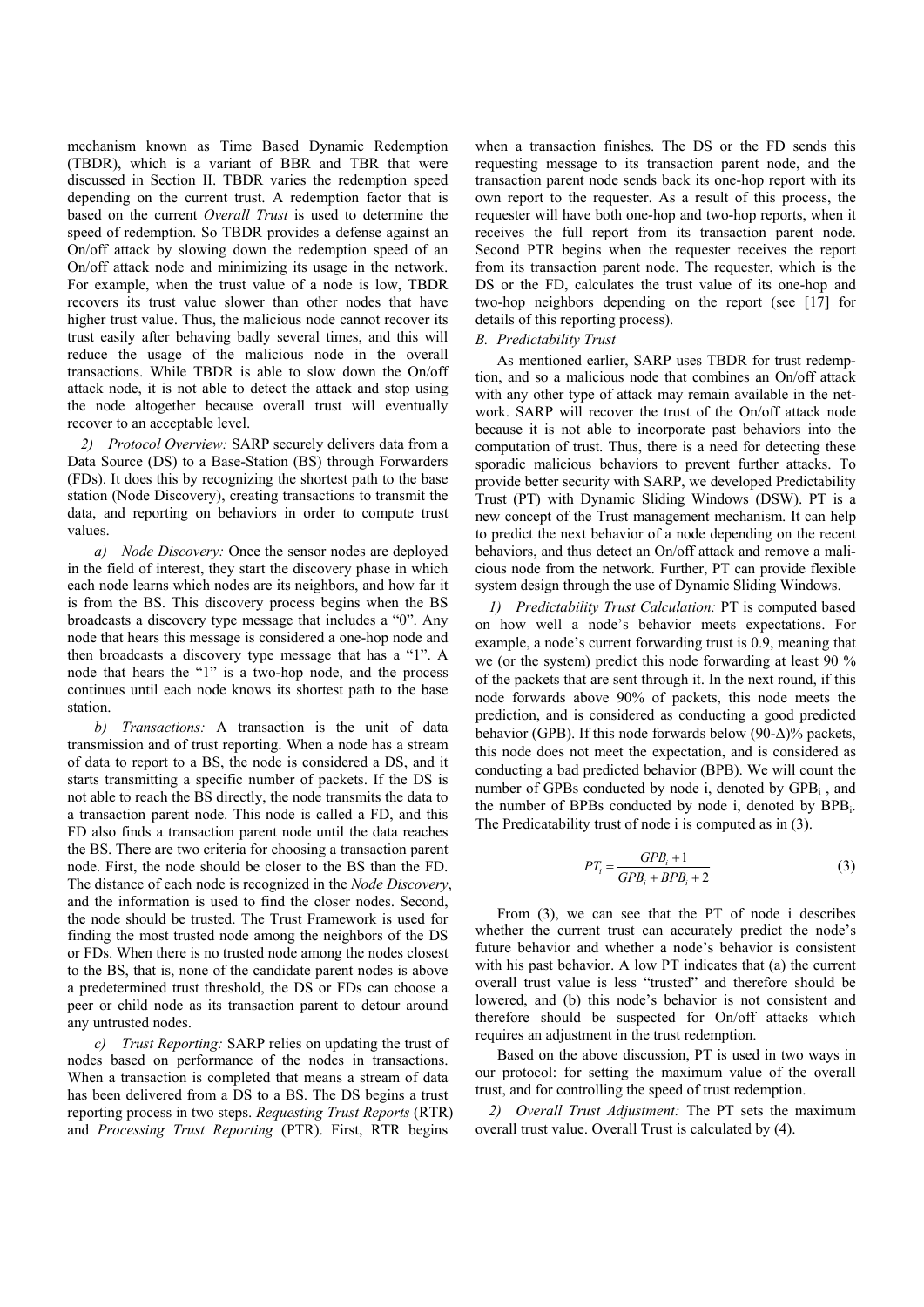

$$
OT_i = OT_i \times PT_i \tag{4}
$$

where the OT represents the Overall Trust that is computed by combining the various types of trust (recall (2)). Since the ranges of OT and PT are between 0 and 1, the OT can be at best 1.0 by (4). This allows us to use a node's predicatbility as a factor in the overall trust computation. A system designer can set a certain threshold for OT that excludes a node from being used in routing if it has a trust value below the threshold. If PT is low enough, our mechanism can lower the OT so that it is below the threshold. Thus PT has an effect on OT that is independent of the specific trust behaviors. Equations (3) and (4) are computed after every transaction in which a node is used, thus employing BBR.

*3) Redemption Speed Adjustment:* The other way in which PT is used allows it to control the redemption speed by computing a Redemption Factor (RF) of node i. *RF is calcula*ted by (5) and is used by (6) to allow trust to be redeemed at the calcuated rate.

$$
RF_i = (OT_i \times PT_i) \times \alpha + 1.0 \tag{5}
$$

$$
T_i^k = T_i^k \times RF_i \tag{6}
$$

In these equations,  $0 < \alpha \leq 1$ , and it represents a mechanism to allow a system designer to control the tolerance of a system. If a system needs to be strictly secured, α would be smaller than in a more tolerant system. When the  $PT_i$  is low because a node has behaved unpredictably, the redemption will take more time than for a more predictable node. By maintaining this  $PT_i$  value, the system can automatically and dynamically control the redemption speed. Equations (5) and (6) are computed periodically, thus employing time-based redemption for each trust type.

*4) On/off attack Detection:* Using the technique described in Sections III.B.2 and III.B.3, we can reduce the effectiveness of On/off attacks. In particular, the technique in Section III.B.2 reduces the Overall Trust of the On/off attackers, and the III.B.3 reduces the redemption speed of the On/off attackers. However, if we only depend on the above two techniques, the On/off attackers will not be detected in a short time. Since the trust of the attacker is reduced, the attacker will have less opportunity to be on the route and fewer observations will be made. It will take a long time to collect sufficient evidence to mark a node as malicious node. There



(a). An example that how Fixed Sliding Window is changed. (b). An example that how Fixed Sliding Window is changed.

Figure 2. Sliding windows

are two ways to address this problem. The first way is to give more opportunities to low-trust nodes to act. This is why we allow trust redemption. The second way is to adjust the method of evidence collection based on the PT, using sliding windows, as described in the next subsection. The primary idea is investigating on a longer history of bad behaviors when the PT is low.

*5) Sliding Windows:* A Sliding Window (SW) is a tool for keeping track of the past behaviors of a neighbor node. It would be best if we could observe the entire history of each neighbor, but this is unattainable because of the limited storage and processor speed of a WSN. For these reasons, we developed the SW to allow a certain number of behaviors to be stored for calculating trust. A SW updates and stores the latest behavior history. When an event is observed, the SW removes the oldest behavior in its memory and stores the latest behavior. We use two types of SW in our trust computation: a Fixed Sliding Window (FSW) and a Dynamic Sliding Window (DSW). The FSW has a fixed size observing window and is used to keep track of the good behaviors. The DSW changes size depending on the current trust, so as trust decreases the size of DSW increases. We use the DSW to keep track of bad behaviors. We are more interested in the bad behaviors than the good behaviors because they are harmful to the system, and the primary purpose of PT is the isolating of malicious nodes. However, to avoid erroneously labeling nodes as malicious, we need to be cautious in discriminating the malicious nodes. For these reasons, we developed DSW that allows us to observe more previous bad behaviors depending on the current trust value.

The FSW and the DSW keep track of both good behaviors and bad behaviors. When a new behavior is observed, it pushes out the oldest behavior from the SW. This will increase the PT if the new behavior is a good behavior and the old behavior is a bad behavior. Thus, if a neighboring node has several bad behaviors, and its trust still stays above the threshold, the PT and Overall Trust can be recovered after several good behaviors. Moreover, this ensures that the system can manage trust as the fresh information comes in.

*a) Fixed Sliding Window:* The purpose of the FSW is to count the good behaviors among the most recent behaviors. It stores both good behaviors and bad behaviors, but counts only the good behaviors. This makes it possible to consider only the fresh good behaviors, while keeping in mind the overall pattern of behaviors in the recent past. A system designer is able to provide a specific number of opportunities for bad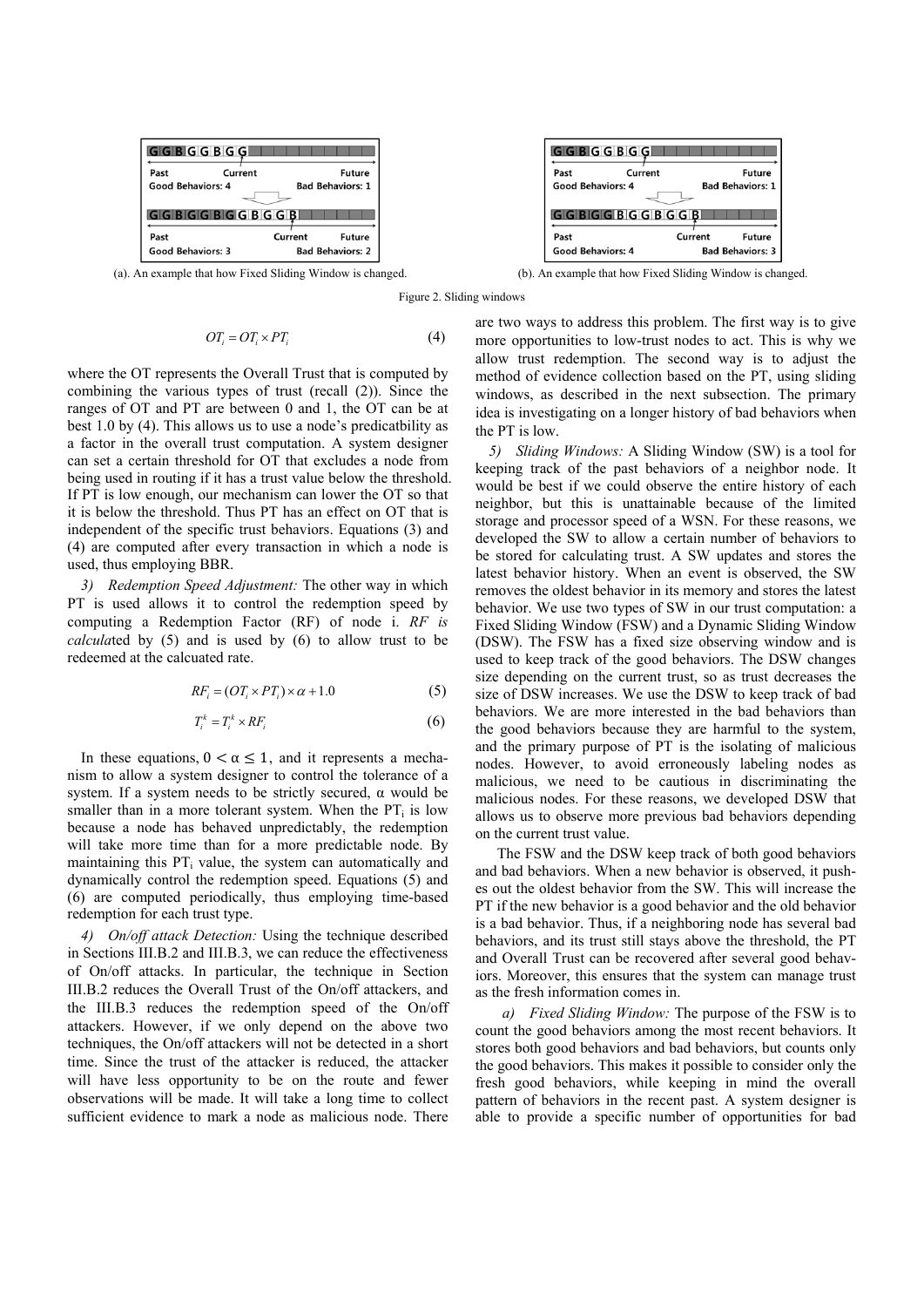nodes by setting the size of FSW. For example, when the size of FSW is set to 5, the system allows at least three bad behaviors and at best seven bad behaviors.

Fig. 2.(a) shows how the FSW works. The top part of the figure shows the window status with a size of five with four good behaviors and one bad behavior. The bottom part of the figure shows the same window after four more behaviors. In this figure, the FSW is represented by the white boxes, so it forgets any behaviors in the shaded boxes. The boxes on the left of the "Current" arrow are the past behaviors that it remembers. The box that the arrow points out is the latest behavior, and the boxes on the right side the arrow represent space for future behaviors that have not occurred yet. In this example, the number of good behaviors changed from four to three after four behaviors in two-good-one-bad On/off attack.

*b) Dynamic Sliding Window:* The DSW stores good behaviors and bad behaviors, but counts only the bad behaviors. The size of the window changes dynamically as the trust of the node changes, and a system designer is able to set a maximum window size for the DSW. We have performed a set of analytical tests that indicate the tolerance to attack for a given maximum window size [19]. Thus, a system designer can choose a larger window size in order to allow for less tolerance to attack. For example, we found in our analysis that when the maximum size of the DSW is set to 65, the system does not allow a six-good-one-bad On/off attack, but it does allow an attack with a higher On/off ratio. The higher the On/off ratio, the lower the damage that can be incurred to the system. Thus, it is up to the system designer to determine how much damage the system can tolerate, and set the DSW maximum size accordingily.

$$
Size = \beta \times OT + \gamma \tag{7}
$$

$$
MaxSize = \beta \times 1.0 + \gamma, \quad MinSize = \beta \times 0.1 + \gamma \tag{8}
$$

While the maximum DSW size is set by the system designer, the current dynamic size of the DSW is computed by (7) where  $\beta$  and  $\gamma$  are computed using simultaneous equations (8). Fig. 2.(b) shows how the DSW works. When a node observes a bad behavior by one of its neighbors, the current Overall Trust for that neighbor gets lower. Thus, we want to consider more previous behaviors, so the DSW size is increased. In the figure we see on the top a window size of five with one bad behavior. Later, as represented in the window on the bottom of the figure, two more bad behaviors have occurred, so the DSW size has increased so that it can remember all three bad behaviors in the calculation of trust.

*6) Long-term Time-based Redemption:* Along with the SWs, we also employ a TBR that complements the disadvantages of BBR (Section II.A) that could occur in PT. Long-term Time-based Redemption (LTR) is used to eliminate behaviors that are too old to be considered relevant. While the SW uses the number of old behaviors to remove behaviors from consideration, LTR uses time. Every behavior that is accumulated for the computation of PT has a timestamp representing the observed time. A behavior will be ignored if



Figure 3. Topology

the timestamp is older than a specified time threshold. Thus, if the behavior information is too old to be considered, LTR ignores the behavior and calculates the PT without it. The LTR threshold is typically specified in orders of magnitude higher than the collection of behavior data. So if we collect hundreds of behaviors in an hour, the LTR threshold may be on the order of days.

# IV. SIMULATION

 In order to evaluate how well PT meets the criteria specified in Section I, we compared our trust redemption mechanism to several other redemption mechanisms. In this Section, first, we demonstrate how PT can prevent faulty detections, since the wireless network is not always stable, and thus may have some non-malicious transmission problems. Second, we show how PT can detect an On/off attack, and compare the performance to other redemption schemes. The network topology that we used in our simulations is based on a WSN with two Selective Forwarding nodes. We chose to test the On/off attack with a Selective Forwarding attack because it is relatively easy to observe how many packets are dropped during a transaction by various schemes [15][17]. In our simulations, we used the trust reporting mechanism of SARP.

All of our tests were run on TOSSIM [20], which was designed to ease the development and testing of WSN applications. The simulated nodes reported their current trust values and the routes they used to reach the BS. The DS reported the number of packets generated and the BS reported the overall throughput by comparing the number of delivered packets to the number of generated packets.

#### *A. Topology*

In our network topology, there are nine nodes, as shown in Fig. 3. Each node is identified by a number. The black solid lines show the communication status between nodes. If there is no black solid line between two nodes, they are not able to communicate with each other directly. When a node wants to deliver any information to another node that is not directly connected by a black solid line, it must communicate through another node by using send-receive-forward processes. The communication lines are created during the *Node Discovery* (see Section III.A.2.a). For our experiments, we set node 5, a three-hop node, as a DS, and it is marked with square. To test the efficiency of PT against Selective Forwarding (SF) and On/off Selective Forwarding (OSF), we located one SF attack node (node 4) and one OSF attack node (node 2) on the shortest paths from the DS to the BS.

*1) Attack nodes and possible paths:* The DS tries to deliver information to the BS through neighboring nodes. Node 4 is a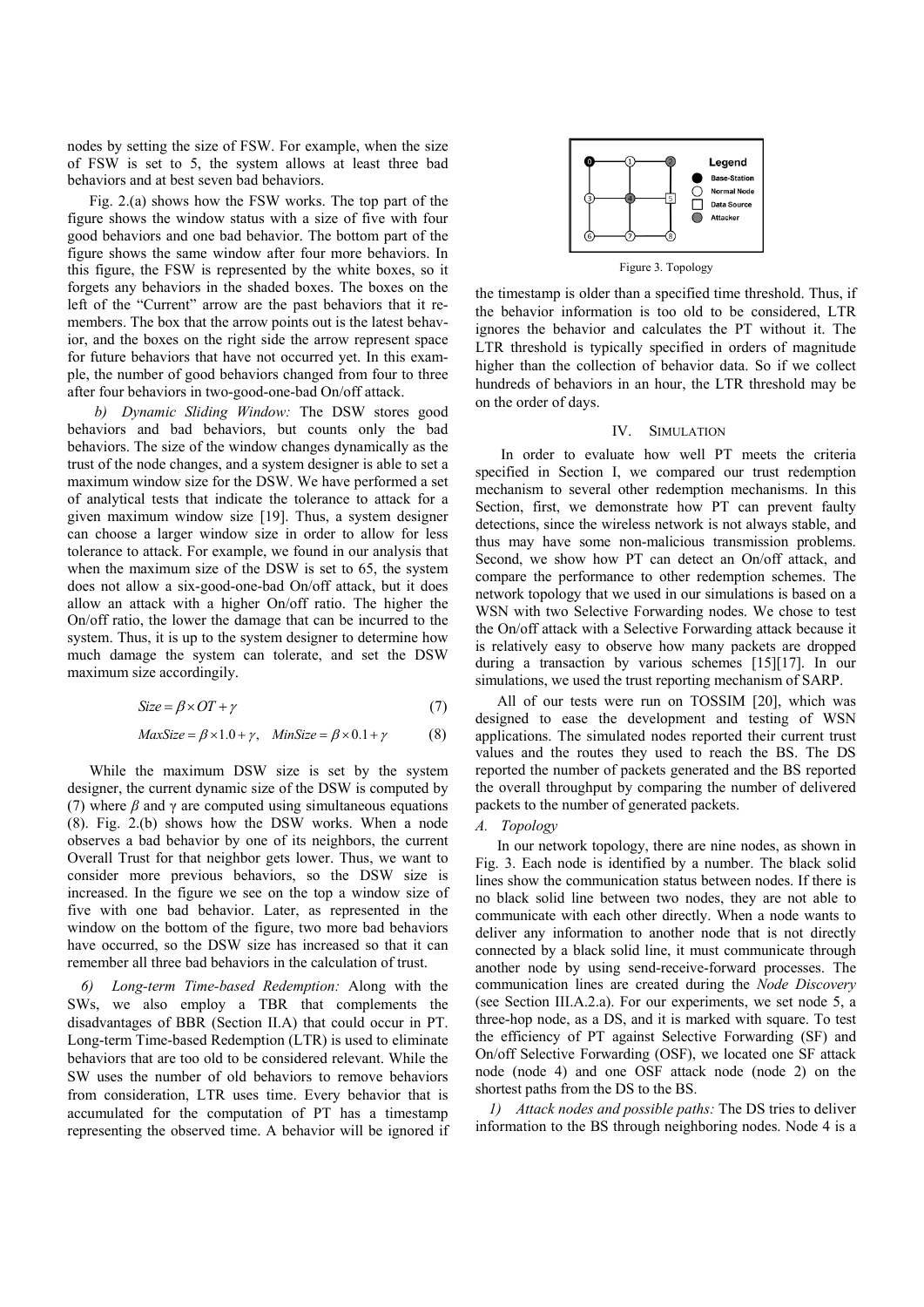SF attack node that forwards only 70% packets in each transaction. Node 2 is an OSF attack node that sometimes forwards 10% packets and other times it forwards all packets. These nodes are marked with shaded circles in Fig. 3.

 There are three possible three-hop paths. Since node 4 forwards only 70% packets, the BS always gets only 70% packets through the paths **5-4-1-0** and **5-4-3-0**. On the other hand, **5-2-1-0** delivers all packets most of the time, but sometimes delivers only 10% packet because node 2 is an OSF attack node.

 When the malicious nodes are excluded from the routing path by a trust evaluation scheme, the DS delivers the information through one of the following detoured paths **5-8- 7-4-1-0**, **5-8-7-4-3-0**, and **5-8-7-6-3-0**. These paths more likely consume more energy than the three-hop paths because they require five-hops. These paths may not be the best choice even if they deliver all packets in every transaction because they may require more energy.

During the simulations, the trust of nodes 2 and 4 became reduced because of the SF and OSF attacks. When the trust of a node was reduced low enough (below a specified threshold) the DS routed around the attack nodes and chose a longer path to the BS. If the chosen redemption scheme was able to recover the trust of nodes 2 and 4, they were again considered as routing options by the DS.

The topology that we used in our simulations is small, and does not represent the size of a real WSN. However, this small segment of a WSN is sufficient to demonstrate the efficacy of our PT redemption scheme. Since each node maintains trust evaluation and redemption information independently, the solution is scalable. The topology we chose for our simulations represents the small segment of a WSN surrounding attacking nodes.

#### *B. Redemption Schemes*

As mentioned in Section II, trust redemption can be done in two ways; BBR and TBR. In order to recover trust, BBR needs to observe more good behaviors, while TBR periodically recovers the trust. In order to show how PT provides defense against On/off attack and how it is beneficial to the network, we compared PT to a BBR-based scheme and a TBR-based scheme, specifically TBDR from SARP (see Section II.A.1.b). Note that we did not compare our scheme directly to any of the related schemes mentioned in Section II because these redemption schemes were not designed specifically for WSN routing. Rather, we used the main concepts of BBR and TBR that have been proposed by those previous schemes.

*1) Behavior Based Redemption:* BBR recovers trust based on subsequent good behaviors. To implement a BBR-based scheme, we employed a trust calculation based on a Bayesian approach and it is calculated by (9) [18].

$$
GFBi = GFBi + NFPi, BFBi = BFBi + NLPi
$$
  
\n
$$
FTi = \frac{GFBi + 1}{GFBi + BFBi + 2}, OTi = FTi
$$
 (9)

where the *NFP<sub>i</sub>* represents the number of forwarded packets by node  $i$ , in a particular transaction, the  $NLP_i$  represents the number of lost packets by node *i*, in the transaction, and the *FT<sub>i</sub>* represents the Forwarding Trust of node *i*. Recall that, for simplicity we are only concerning ourselves with a selective forwarding attack, so the Overall Trust is the same as Forwarding Trust. Also recall that we do not consider all behaviors, but use the sliding windows described in Section III to determine how many past behaviors to use in the computations.

On one hand, when the Overall Trust of a node is decreased to below the threshold of a network, the DS or FD will not choose the node anymore because a BBR scheme relies on subsequent behaviors to redeem trust. Therefore, the node will not be able to recover its trust because there is no further behavior to observe. On the other hand, if an OSF attack node attacks with appropriate good behavior ratio that is enough to keep the Overall Trust above the threshold, the OSF attack node would be able to attack the DS or FD continuously.

*2) Time Based Redemption:* TBR recovers trust periodically. In the TBR-based scheme that we implemented, we calculate the Overall Trust of a node by using (10).

$$
GFBi = GFBi + NFPi, BFBi = BFBi + NLPi
$$
  
\n
$$
FTi = \frac{NFPi + 1}{NFPi + NLPi + 2}, OTi = FTi
$$
\n(10)

and every six seconds, each node updates the trust of its neighboring nodes by using (11).

$$
RF_i = \left(\frac{GFB_i + 1}{GFB_i + BFB_i + 2}\right) + 1.0\tag{11}
$$
\n
$$
FT_i = FT_i \times RF_i, \ \ OT_i = FT_i
$$

where the *RFi* represents the Redemption Factor of the node *i* which controls the redemption speed depending on the current trust.

*3) Predictability Trust based Redemption (PTR):* PT counts the number of the behaviors that did and did not satisfy the designer's expectation. In this paper, we only considered the 100% transaction as a good behavior. The Overall Trust of a node is calculated based on the forwarding behaviors and is shown in (12).

$$
GFB_i = GFB_i + NFP_i, \quad BFB_i = BFB_i + NLP_i
$$
  
\n
$$
FT_i = \frac{NFP_i + 1}{NFP_i + NLP_i + 2}
$$
  
\n
$$
GPB_i = GPB_i + SB_i, \quad BPB_i = BPB_i + DB_i
$$
  
\n
$$
PT_i = \frac{GPB_i + 1}{BPB_i + BPB_i + 2}
$$
  
\n
$$
OT_i = FT_i
$$
\n(12)

and every six seconds, each node updates the trust of its neighboring nodes by using (13).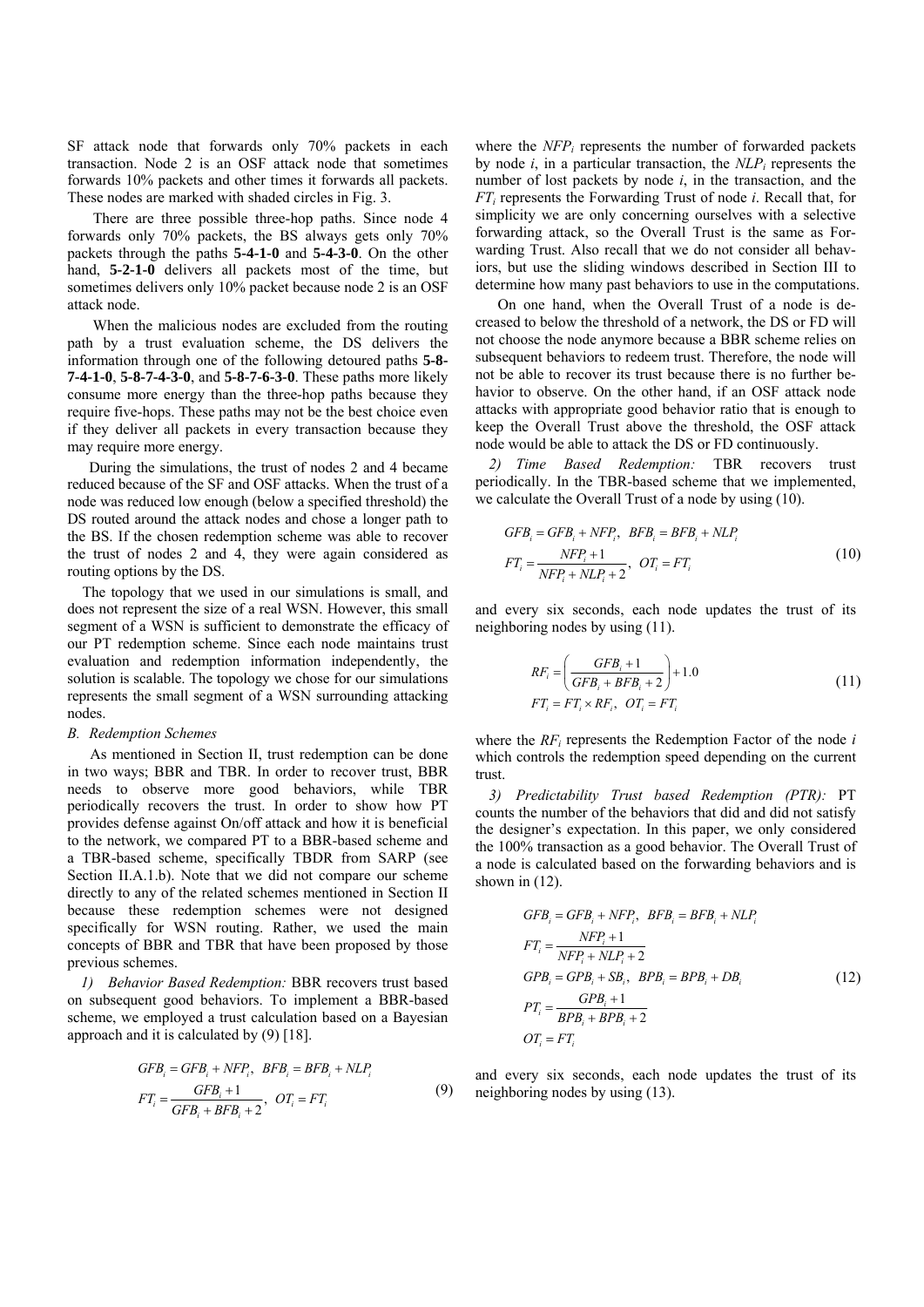

Figure 4. In case of a bad behavior was a temporary error.

$$
RF_i = \left(\frac{GFB_i + 1}{GFB_i + BGB_i + 2}\right) \times PT_i + 1.0
$$
  
\n
$$
FT_i = FT_i \times RF_i, \ \ OT_i = FT_i \times PT_i
$$
\n(13)

where *SB<sub>i</sub>* represents satisfied behavior of node *i* and *DB<sub>i</sub>* represents disappointed behavior of node *i*. When the behavior satisfied the designer's expectation, *SBi* is set to 1 and *DBi* is set to 0. Otherwise, *SBi* is set to 0 and *DBi* is set to 1.

We have set the size of the FSW to be 5, the minimum size of the DSW to be 5, and the maximum size of the DSW to be 65. As a result of these settings, the PT will allow at least three bad behaviors and at best seven bad behaviors based on the results of tests we performed on various window sizes [18]. We also know that PT should be able to detect the six-goodone-bad On/off attack, and not detect an On/off attack with a higher ratio. During the simulation, the current size of the DSW was calculated using (14) which is deduced by using (8).

$$
Size = roundoff((-66.6666667 \times PT) + 71.66666667)
$$
 (14)

The trust threshold for the routing scheme has to be set so that if a node's trust in its neighbor becomes too low, the node will not use that neighbor in its routing path. In our simulations we had to use two different trust thresholds. For BBR and TBR, we set the trust threshold to 0.75 (TR1), which is enough to detect the malicious behaviors of the node 4. For PT, we used a threshold of 0.4 (TR2) because if we used 0.75 as we did with the other redemption schemes, PT isolates node 4 too soon. PT is more sensitive and would not be able to recover trust to an acceptable level above the 0.75 threshold before the PT value brings it down again. Note that using a lower threshold for PT in our simulations means that it is enough to detect the SF attack node while the other redemption schemes require a higher threshold. This makes it possible to design a more strict system than other redemption schemes by making the threshold higher.

#### *C. Simulation Results*

In our simulations, the DS initiates 150 transactions that each deliver 10 packets to the BS. For each test we present the trust changes, the overall hop counts for delivering the packets, and the average throughput for each redemption scheme.

*1) Temporary Error:* In this first test, we demonstrate why trust redemption is important in WSNs. We assumed that node 4 was a SF attack node that forwards only 70% packets. Node 2 was not an OSF attack node but dropped 90% packets only once. This test was meant to simulate a situation in which a node had a temporary error, and was not malicious.

*Trust changes:* As we discussed in Section II, BBR is not able to recover trust if there is no further good behavior to observe. In this test, the BBR isolated node 2 from the network after one bad behavior, and the trust was not recovered as shown in Fig. 4.(a) because the DS did not use the node again even if the bad behavior was the only error made by that node. Moreover, the BBR isolated node 4, which is a SF attack node, because its forwarding rate was below the trust threshold (TR1 in the Fig. 4.(a)). Thus, the DS was not able to use the three-hop paths, and instead was forced to use the longer six-hop detoured path. On the other hand, TBR and PTR, which are able to recover the Forwarding Trust based on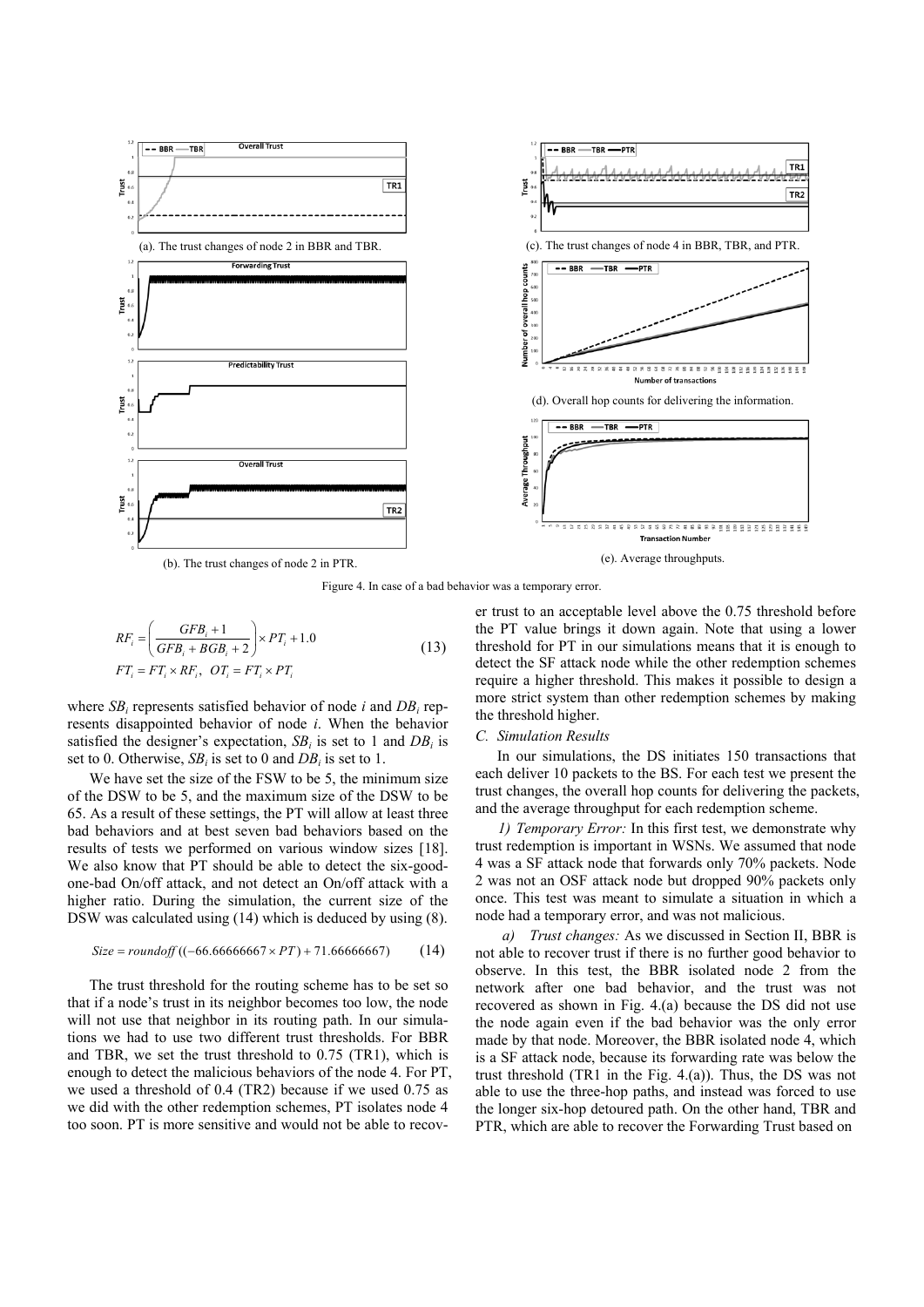

Figure 5. In case of six-good-one-bad On/off Selective Forwarding attack

time, show different results from the BBR. Fig. 4.(a) also shows the trust changes of the Overall Trust of the node 2 for TBR. After the temporary error, TBR provided a second opportunity to node 2, and it made the three-hop path available again. Fig. 4.(b) shows the trust changes for PTR. Note that the Forwarding Trust dipped below the threshold when the bad behavior was observed. At that same time, the PT went down because the bad behavior was unexpected. Consequently the Overall Trust, which is computed using Forwarding Trust and PT also had the initial dip in its value. Beacause this was a one-time error, the Forwarding Trust was able to recover, and the PT also recovered because no other unpredictable bad behaviors occurred. We can also see that because Overall Trust is computed using PT that the maximum value of Overall Trust was limited by the value of PT. Since the Overall Trust recovered above the TR2, the three-hop path, which uses node 2, became available again. Further, Fig 4.(c) shows that PTR isolated node 4, which is a SF attack node, from the network after three transactions while TBR was attacked by node 4 every time the trust recovered. Note that the Overall Trust for PTR in Fig 4.(c) was calculated like the Overall Trust for PTR in Fig 4.(b).

*b) Hop counts: When the BBR isolated nodes 2 and 4 from the network because of the one-time bad behavior, the*  hop count for delivering the packets was increased more than the hop count for TBR and for PTR which both gave another opportunity to node 2. Fig. 4.(d) illustrates this difference. As we discussed in Section I, the hop count can affect the network lifetime and transaction time significantly if encryption is employed to defend against external attacks. Our simulation was based on nine nodes, but in a more realistic larger WSN, the difference between the hop counts would be much larger. This means the network consumes much more energy and the transaction time would be longer due to this one temporary error.

*c) Average throughput:* Although BBR consumed more energy and spent more transaction time, the average throughput was not much different than for TBR and PTR, as

shown in Fig. 4.(e). This is because BBR finds a reliable path to the BS, and thus the throughput approaches 100% after the one bad behavior. Although the TBR and PTR were attacked by node 4 a few more times as it waited for node 2's trust to recover, the average throughput quickly approached the throughput of BBR.

The results of this set of tests demonstrate that with just one anomalous bad behavior, PTR is able to provide almost optimal throughput (as does BBR) and use minimal number of hops (as does TBR).

*2) On/off attack:* In this Section, we discuss the benefit of isolating an OSF attack node from the network. In this test, node 2 attacked the DS with six-good-one-bad OSF attack, which is enough to disturb the other redemption schemes.

*a) Trust changes:* As we discussed in Section I, an On/off attack is designed to disturb a redemption scheme by making the scheme think that one bad behavior is anomolous, and thus recovering a node's trust value. When a redemption scheme is disturbed, the malicous node is able to attack the target node continuously. As shown in Fig. 5.(a), the trust of node 2 in BBR was never decreased to the below the TR1. Since the sliding windows always had five more good behaviors than bad behaviors, (9) converged around 0.86. Thus, the DS could not detect the OSF attack node because this value was always greater than the threshold. On the other hand, TBR recovered the trust of node 2 above the TB1 continuously. This is because whenever there was a bad behavior that would reduce the trust, there was enough time to recover the trust above the threshold. Neither BBR nor TBR was able to take into account the accumulation of damage caused by previous bad behaviors. The trust in PTR was decreased below the TB2 threshold after seven bad behaviors. The use of PT allowed the DS to not only recover more slowly as the bad behaviors accumulated, but also recover to a lower maximum Overall Trust value, which was eventually below the TB2 threshold. Once the maximum Overall Trust value was below TB2, it was not able to recover further.

*b) Hop counts:* In Fig. 5.(b), the BBR showed the lowest